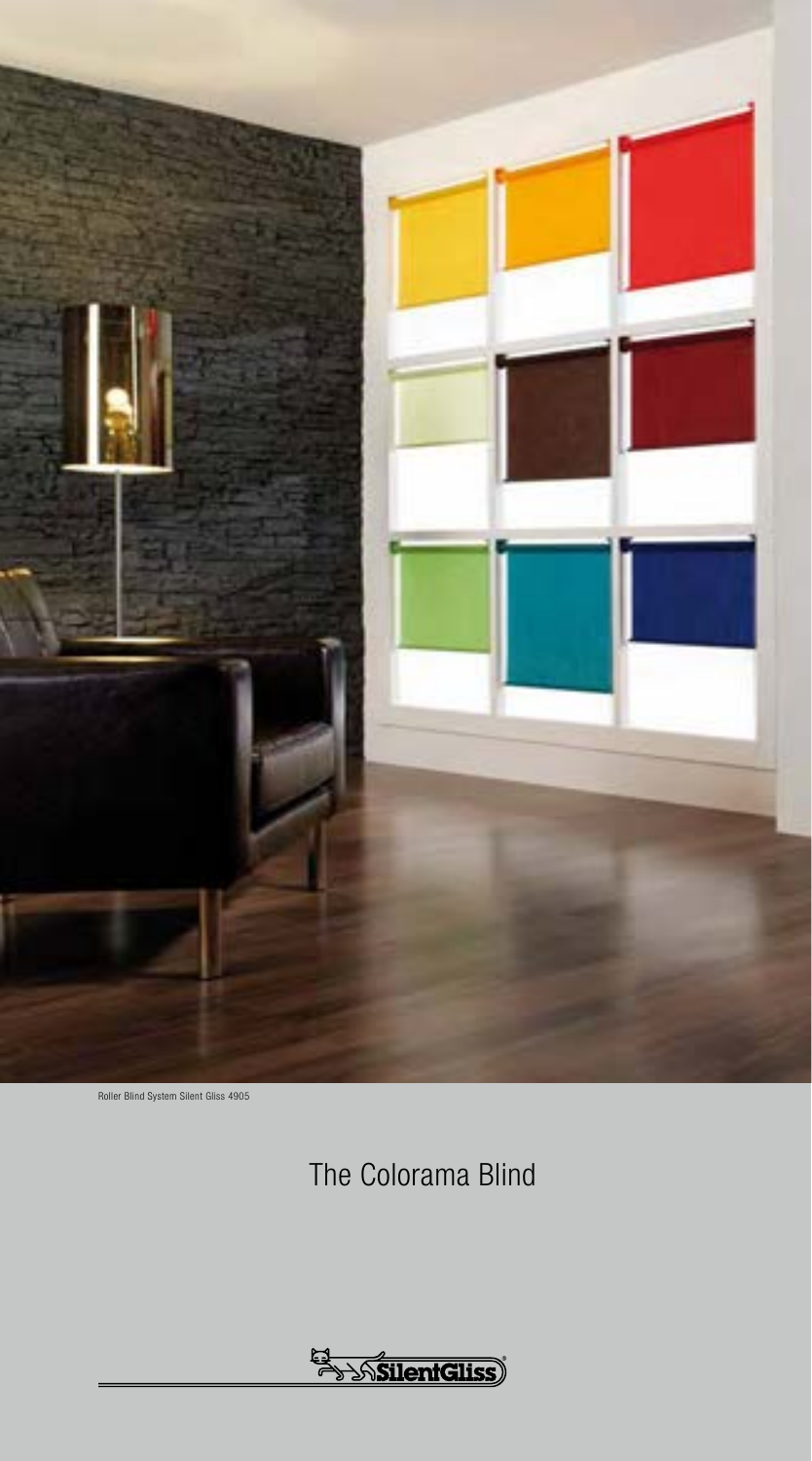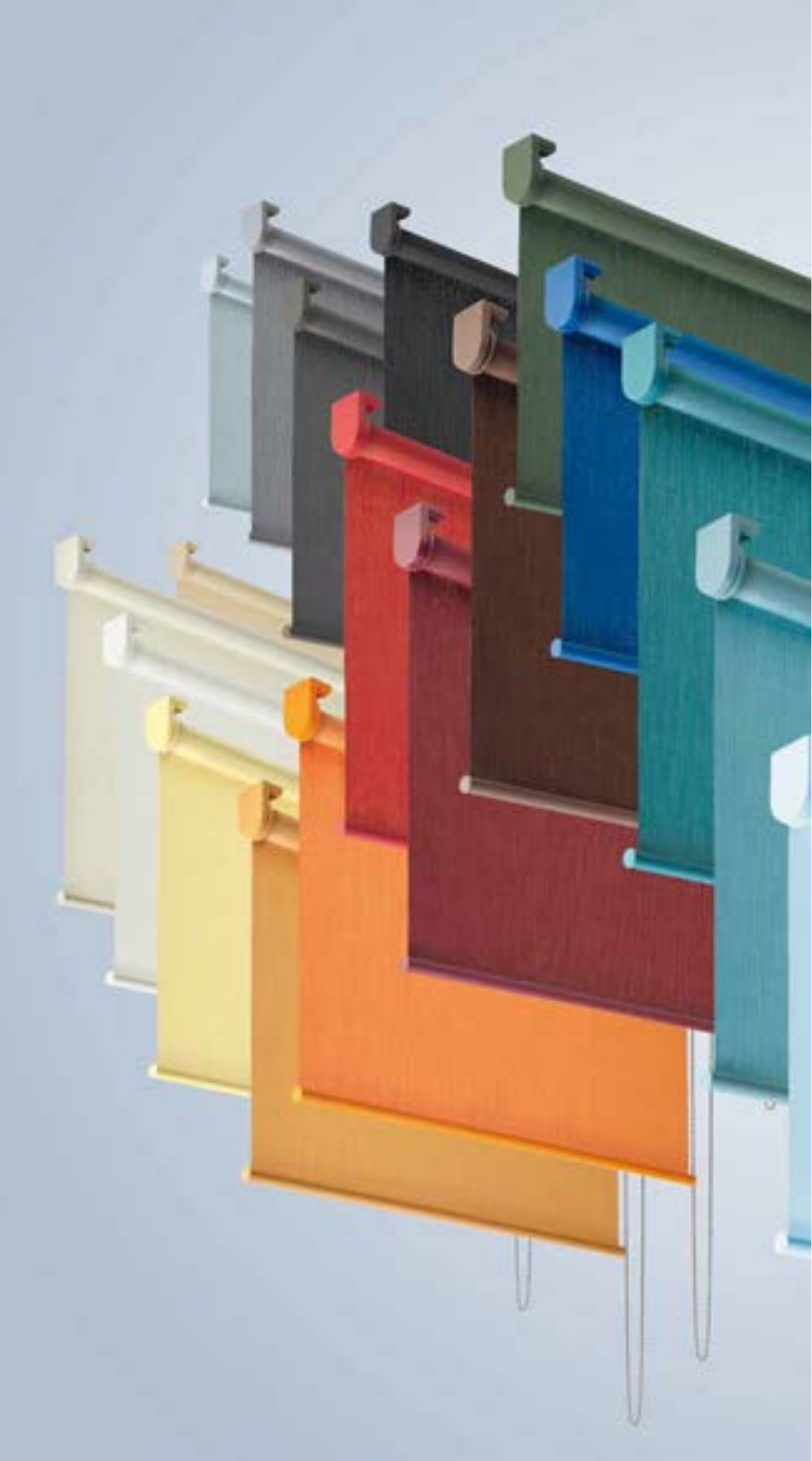### Roller Blind System Silent Gliss 4905

Small, trendy and colourful – the system Silent Gliss 4905 discreetly adapts to every room design.

#### Small is beautiful

The system features elegant brackets, a slim tube and a discreet bottom bar. It fits perfectly into smaller window frames without appearing obtrusive.



#### Add a splash of colour

A great system and great colours! All the hardware parts can be produced in 27 colours (plus silver). When combined with the Silent Gliss Colorama fabric, the blind will fit perfectly with any interior design scheme.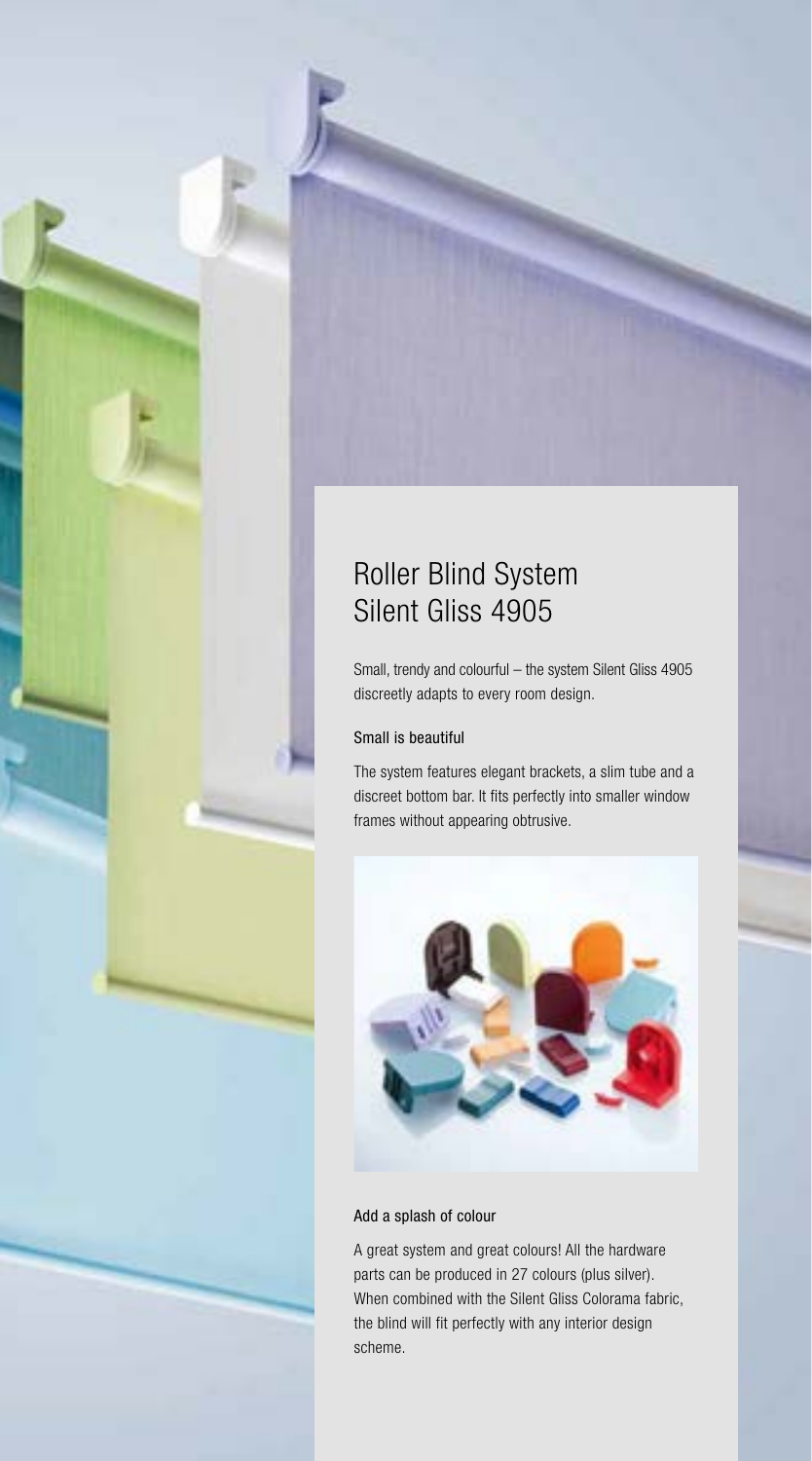# The Colour Range

The system Silent Gliss 4905 can be produced in the following Colorama colour range (plus silver/499).













407















451



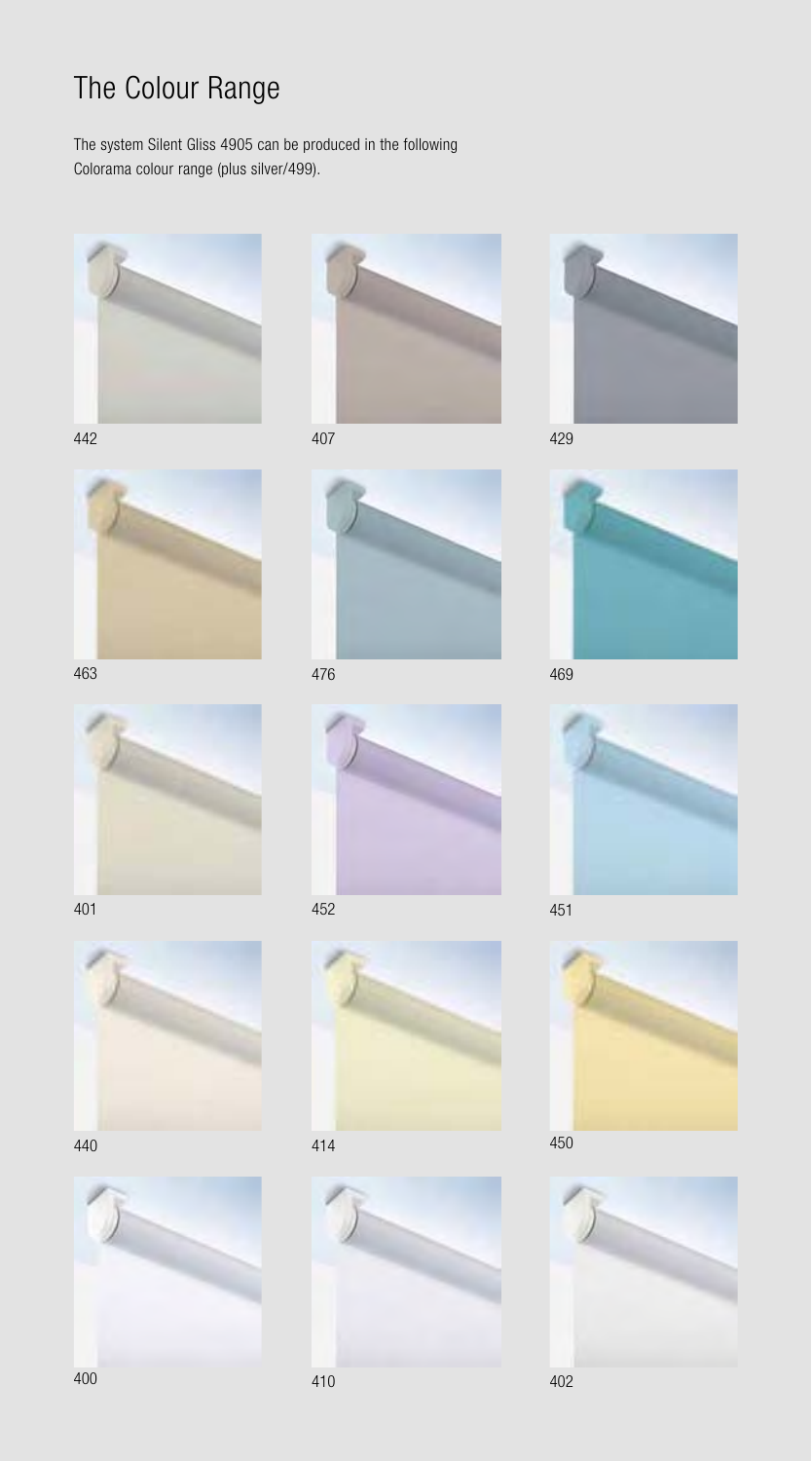























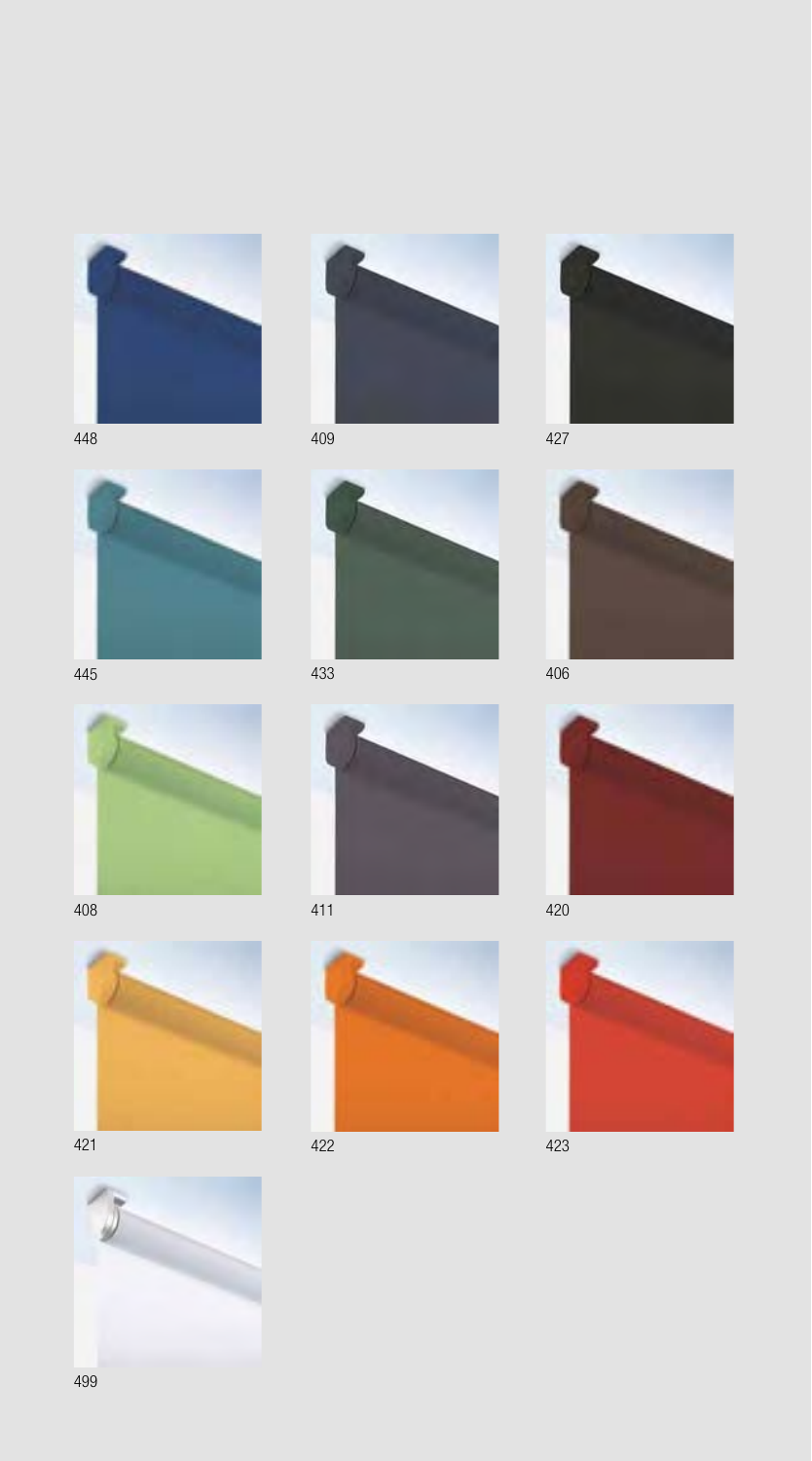





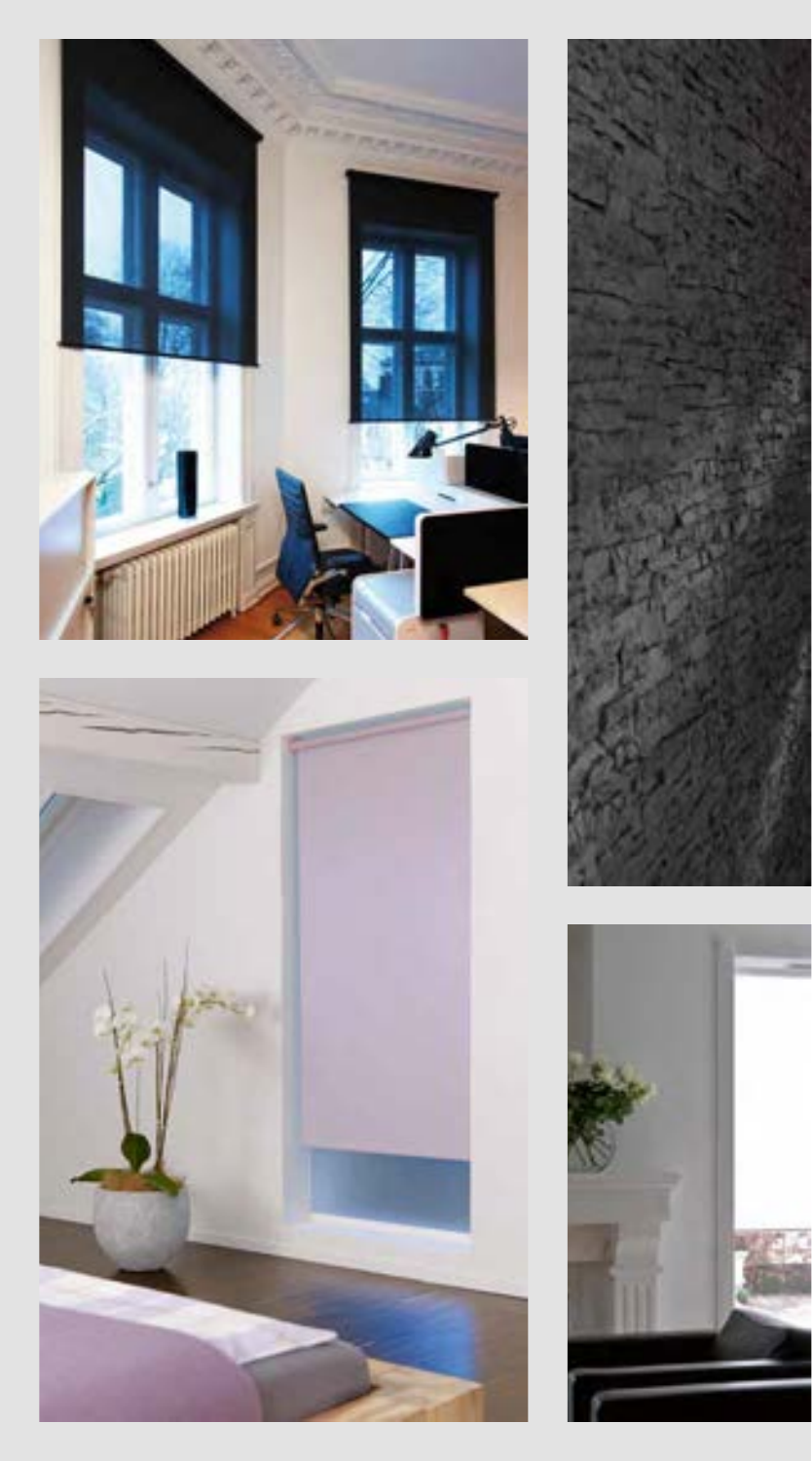

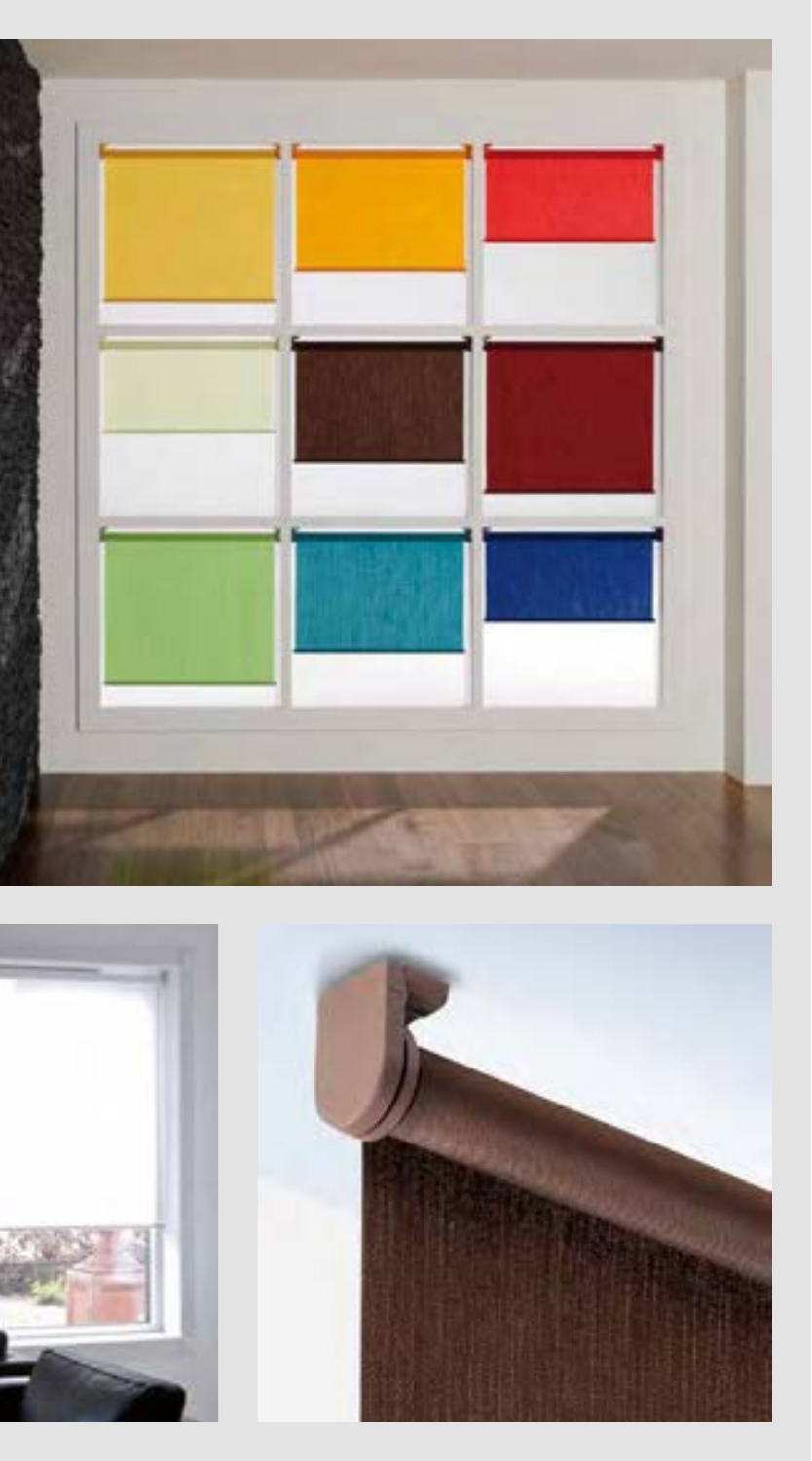## Mix and Match with Colorama Fabrics

The Fabric is as important as the hardware when it comes to the quality of a roller blind. Only technically advanced and perfectly produced fabrics guarantee crease free roll on and off.

The system Silent Gliss 4905 can be completely coloured in 27 Colorama fabric colours (plus silver). This state of the art fabric is available in two transparencies and brings all the technical characteristics required whilst still appearing soft and decorative.



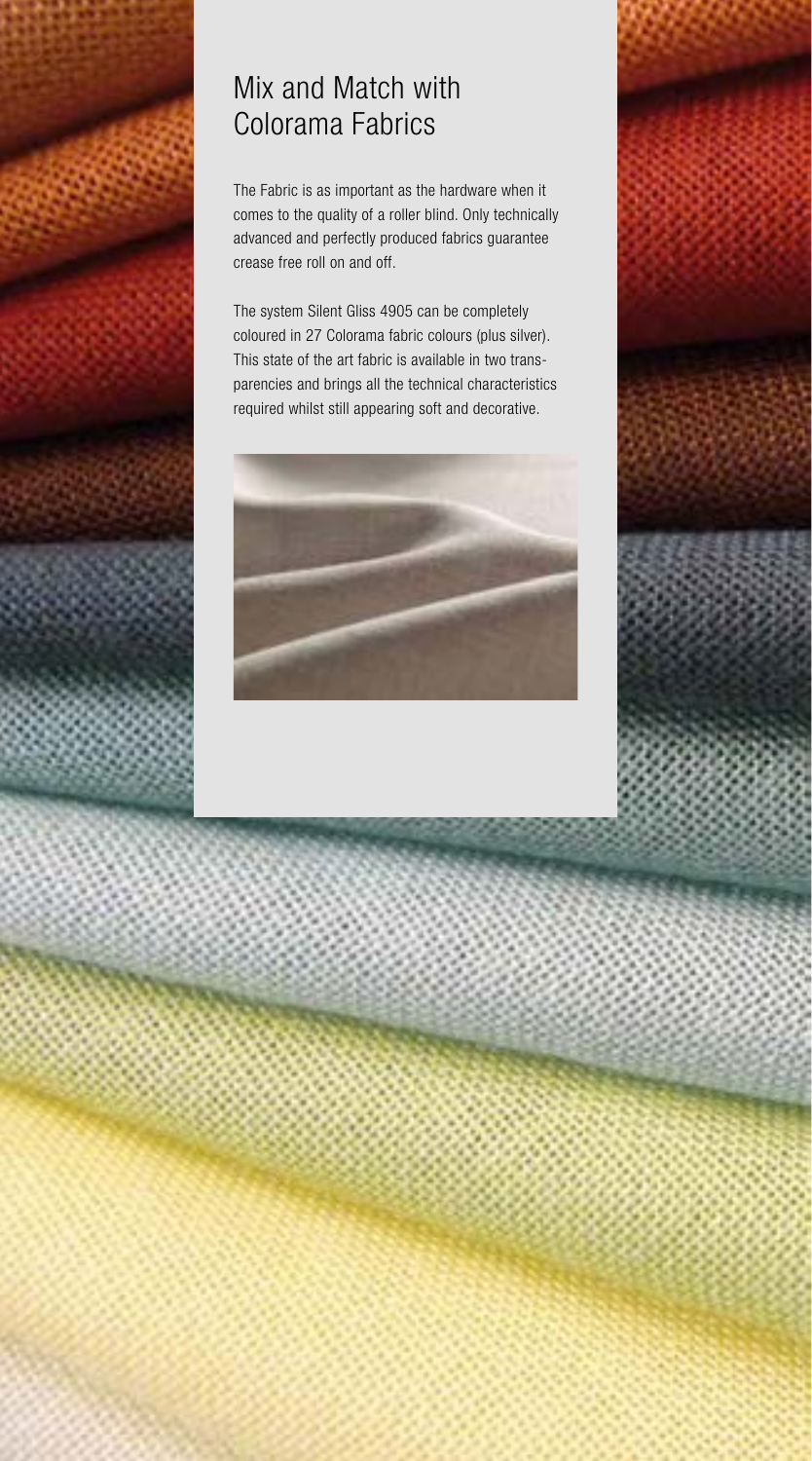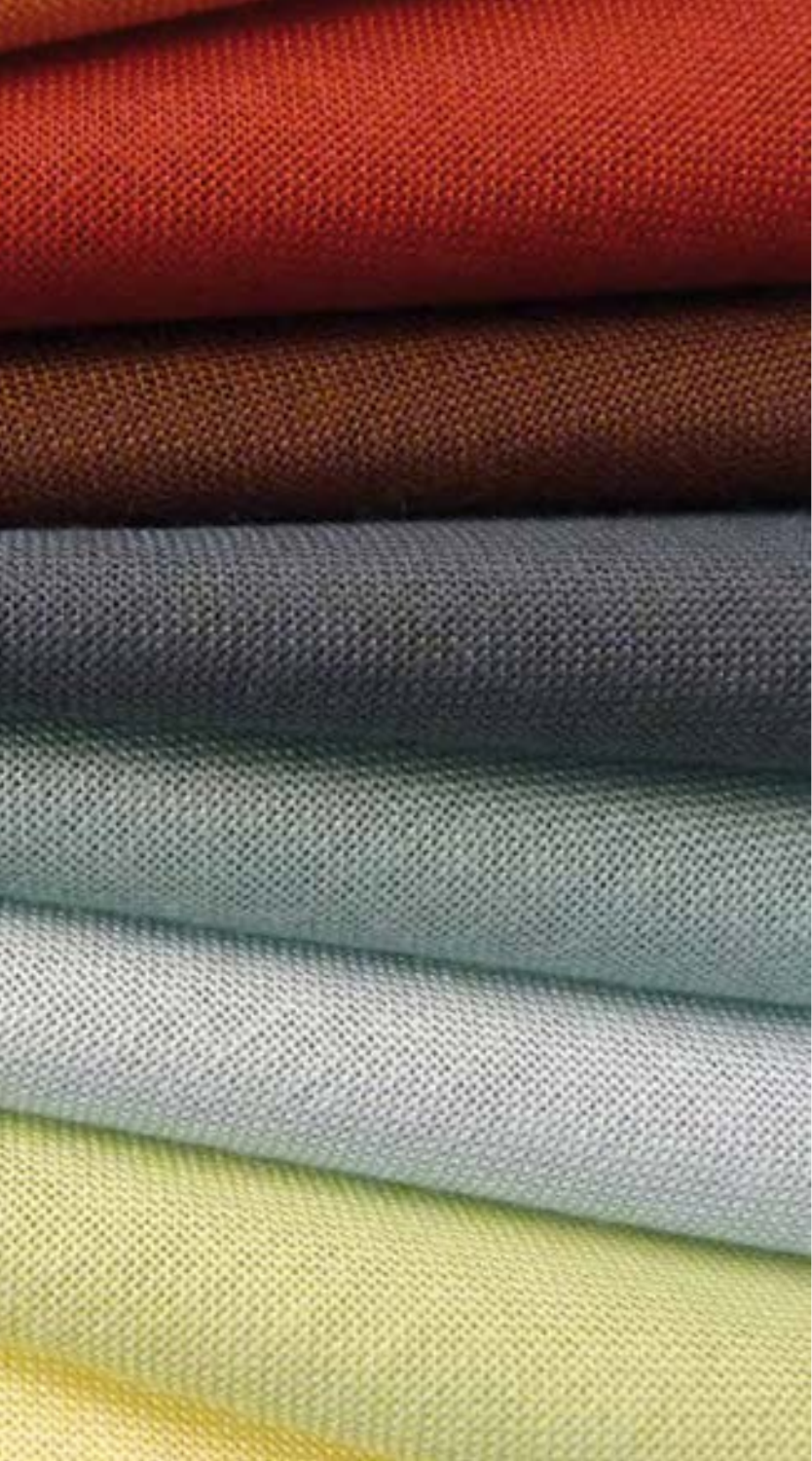# Functionality

### Side guides

For sloped situations and roller blinds exposed to wind or heavy ventilation, the side guides avoid unwanted fabric movement.



### Click-in brackets

The system can simply be clicked into the brackets for quick and easy installation.

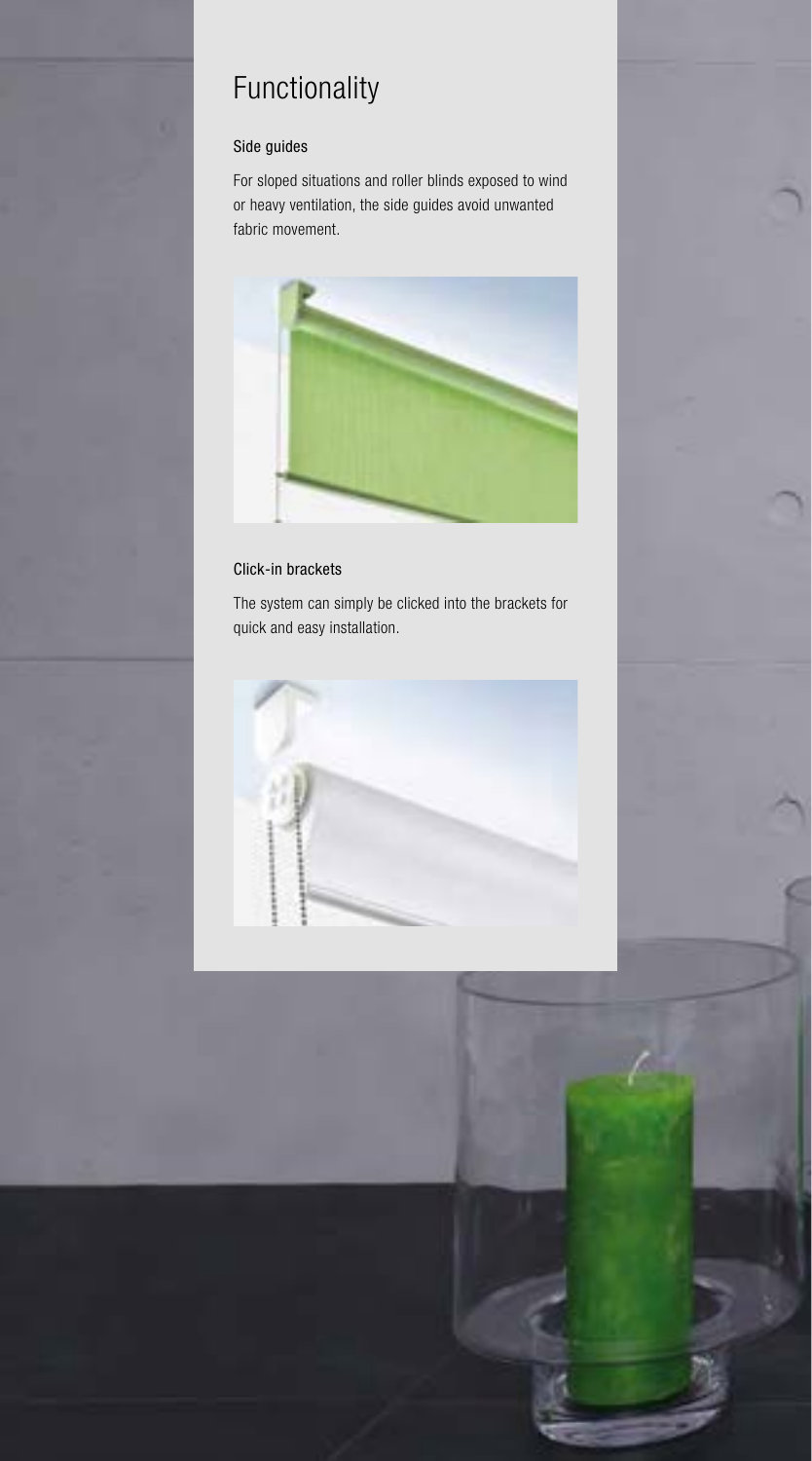